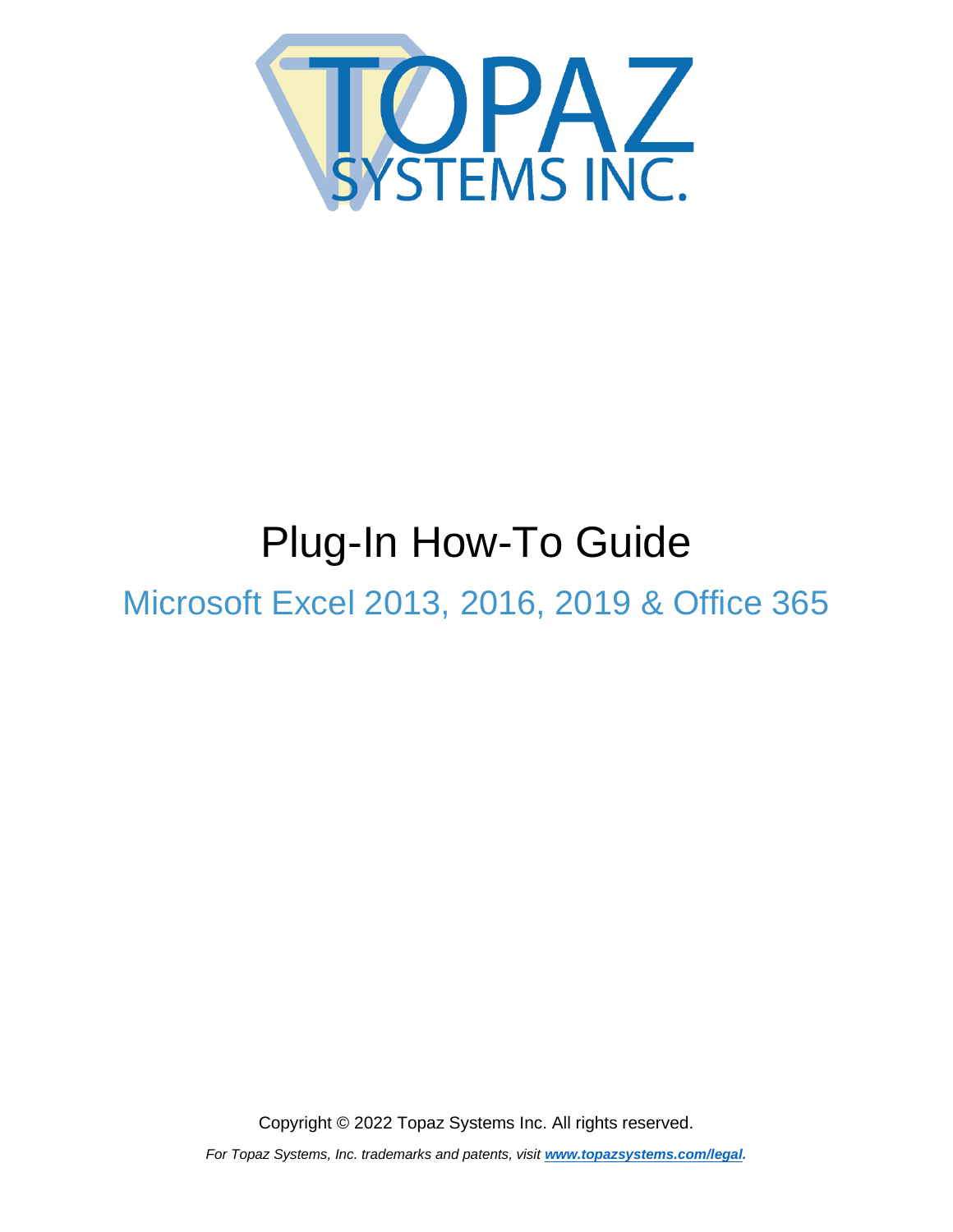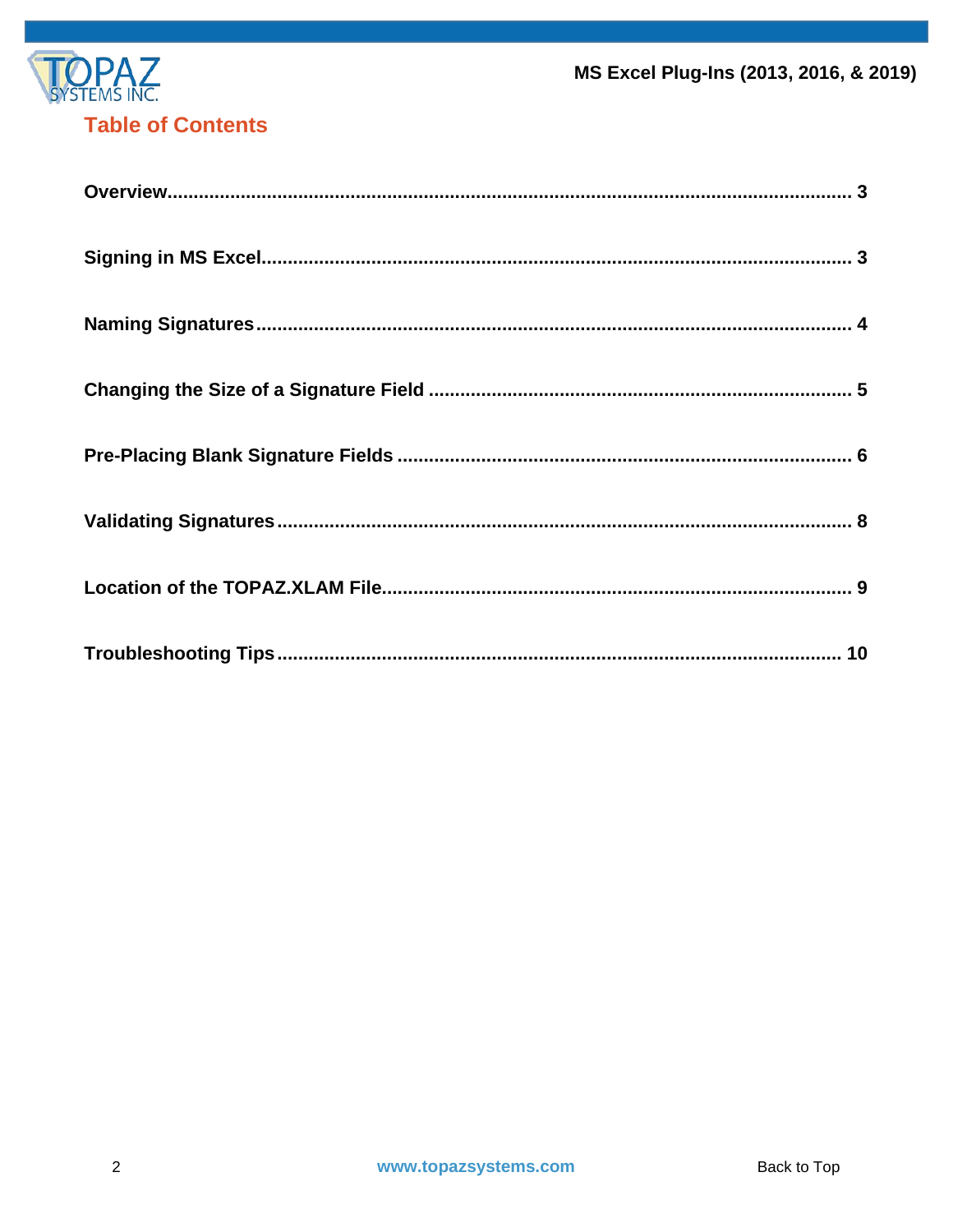

#### <span id="page-2-0"></span>**Overview**

The Topaz MS Office Plug-In software allows users to electronically hand-sign an Excel spreadsheet using a Topaz signature pad and pen. Each embedded signature is bound to the content of the cells in the spreadsheet at the time it is signed, so any changes made to the spreadsheet after signing renders the signature(s) invalid. If the file's content is returned to the state it was when signed, then the signature will once again be valid. A signature is bound to the cells in the sheet it is embedded in. Please note that form fields (such as drop-down menus, radio buttons, etc.) are excluded from the binding process.

**Note:** This Topaz Office plugin is designed for installed versions of MS Office only.

Please make sure you first install the current version of SigPlus: **[www.topazsystems.com/sigplusproactivex.html](http://www.topazsystems.com/sigplusproactivex.html)**. When using a 64-bit version of Office, please install the 64-bit version of SigPlus.

<span id="page-2-1"></span>Then, install the plug-in at: **[www.topazsystems.com/plugins.html](http://www.topazsystems.com/plugins.html)**.

## **Signing in MS Excel**

Go to the "Add-Ins" toolbar and click on the pencil icon, "Topaz: Sign Doc".



**Note:** If you don't see the "Add-Ins" tab, click on the "File" tab → "Options" → "Add-Ins". At the bottom of the window, change the dropdown to "Excel Add-ins" and click "Go". In the window that appears, you should see "Topaz Electronic Signatures" listed. Make sure it is checked.

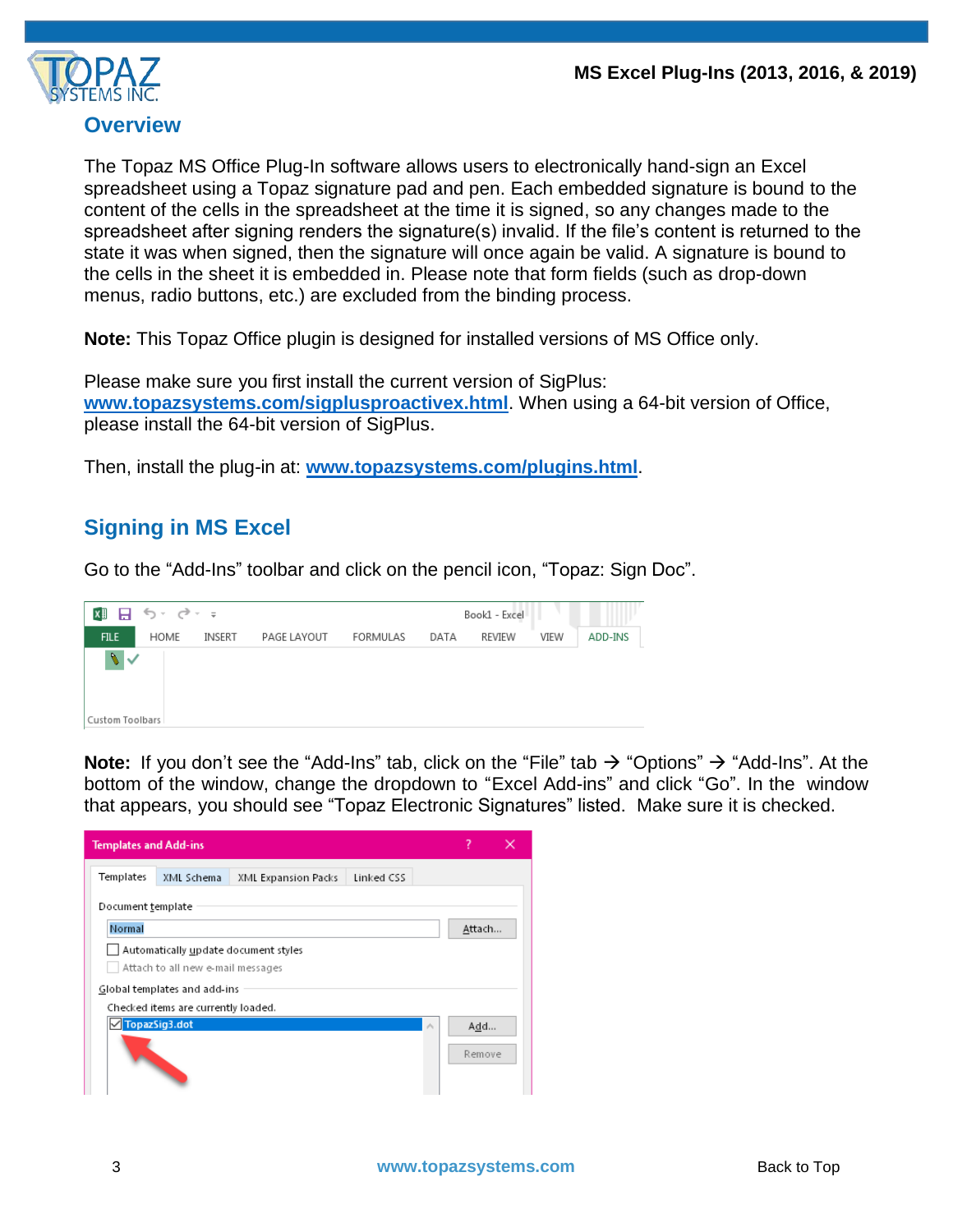

The signing window will then be displayed once the "Sign Doc" icon under the "Add-Ins" tab is clicked.

| <b>Sign Document</b>                                     | $\mathbf{x}$                                                   |
|----------------------------------------------------------|----------------------------------------------------------------|
|                                                          | Signature Select<br>Sig Location<br><b>New</b><br>.5<br>Height |
|                                                          | 2.5<br>Width                                                   |
|                                                          | $\Omega$<br><b>H</b> Position                                  |
| YOU ARE CREATING A NEW SIGNATURE BOX                     | $\Omega$                                                       |
| Cancel<br>Clear<br>Done                                  | V Position<br>Date/Time                                        |
| Signature Name:                                          | C Stamp                                                        |
| You Are Signing To The Following Spreadsheet Area: A1:A1 | <b>Delete</b><br>C No Stamp                                    |

Once the signing window is open, there are a number of options a user can choose:

- The "Cancel" button will cancel the signature event.
- The "Clear" button will clear any signature in the signature window, allowing the user to sign again.
- The "Done" button will bind the signature to the spreadsheet's cell content and then embed it into the spreadsheet.
- The user can name the signature by using the specified field, "Signature Name:", located below the buttons.
- A time and date stamp can be toggled by choosing one of the "Stamp"/ "No Stamp" radio buttons in the lower right.

<span id="page-3-0"></span>When signing in MS Excel, the signature's top-left edge will be placed at the selected cell.

## **Naming Signatures**

The "Signature Select" box will list all the signatures already embedded in your spreadsheet. The names listed in this box will correspond to the name of a particular signature. If no name was entered during signing, a default listing of SigPlus1, SigPlus2, etc. will be displayed. Each signature's name can also be found in the bottom right corner of each signature field.

CaSnitti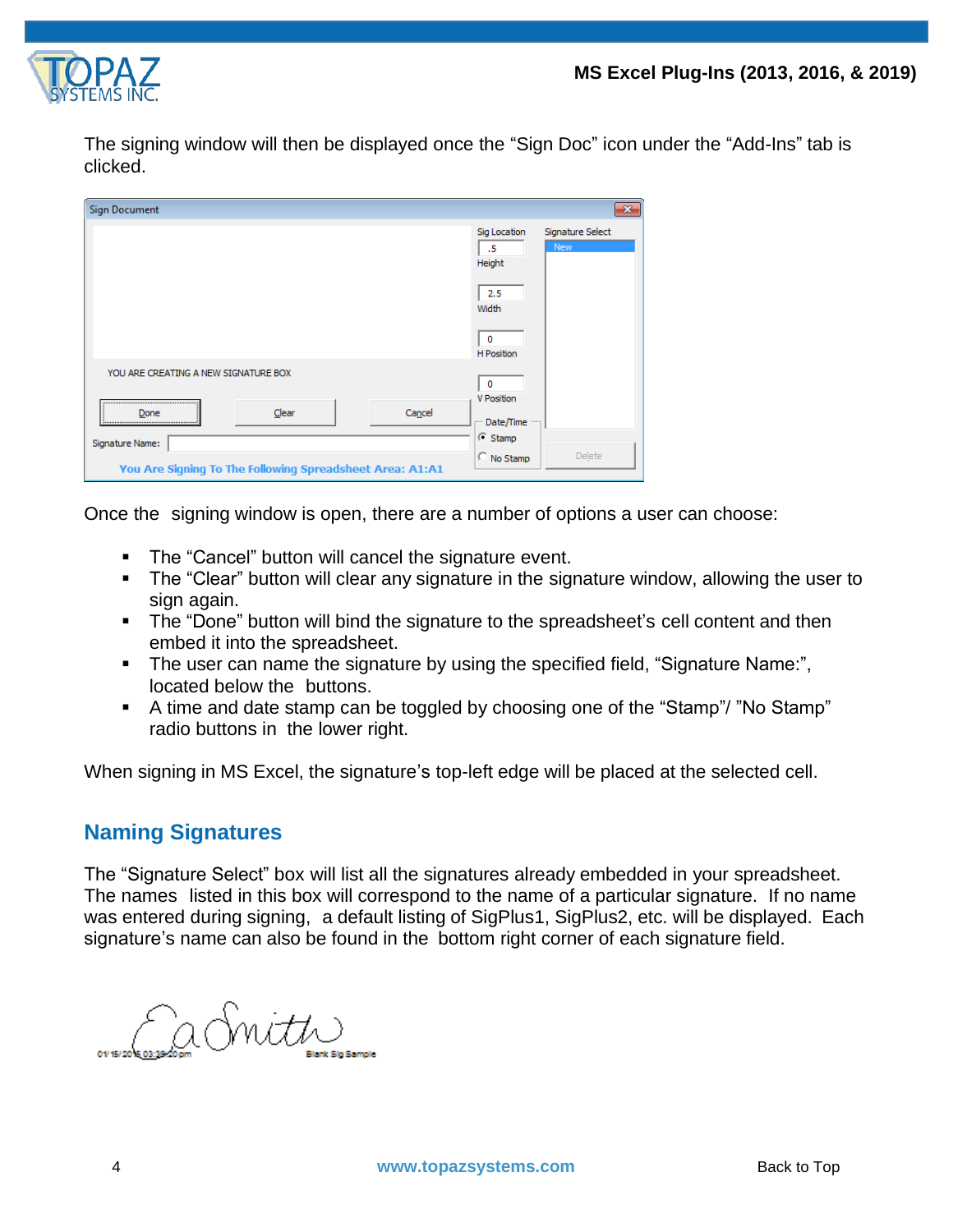

When you highlight a particular signature's name in the "Signature Select" box, you may delete the signature by clicking the "Delete" button, or make a new signature by signing again and clicking "Done". Highlighting "New" in the "Signature Select" box will create a new signature.

| <b>Sign Document</b>                                     | $\mathbf{x}$                                                   |
|----------------------------------------------------------|----------------------------------------------------------------|
|                                                          | Signature Select<br>Sig Location<br><b>New</b><br>.5<br>Height |
|                                                          | 2.5<br>Width                                                   |
|                                                          | 0<br>H Position                                                |
| YOU ARE CREATING A NEW SIGNATURE BOX                     | o                                                              |
| Cancel<br>Clear<br>Done                                  | V Position<br>Date/Time                                        |
| Signature Name:                                          | G Stamp                                                        |
| You Are Signing To The Following Spreadsheet Area: A1:A1 | <b>Delete</b><br>C No Stamp                                    |

If a user is unsure whether they are creating a new signature field or signing a currently existing one, there is a message below the signature window that indicates the function being performed.

# <span id="page-4-0"></span>**Changing the Size of a Signature Field**

"Design Mode", found under the "Developer" tab, is a useful tool that can alter the size and location of a signature field, blank or otherwise, to better fit the user's needs. To access "Design Mode", click on the "Developer" tab at the top of the screen. If the "Developer" tab cannot be found along the Ribbon, click on the "File" tab  $\rightarrow$  "Options"  $\rightarrow$  "Customize Ribbon". Select "Main Tabs" from the drop down menu on the left side of the window under "Customize the Ribbon". You should see "Developer" listed. Make sure that it is checked, and click "Ok".

<span id="page-4-1"></span>After you have completely exited the options window, "Developer" should appear as a tab at the top of the screen. In the "Developer" tab, click the "Design Mode" icon to activate "Design Mode". In "Design Mode", you can now click on the signature field to position and size it. When finished, make sure to deactivate "Design Mode" by clicking on the "Design Mode" icon.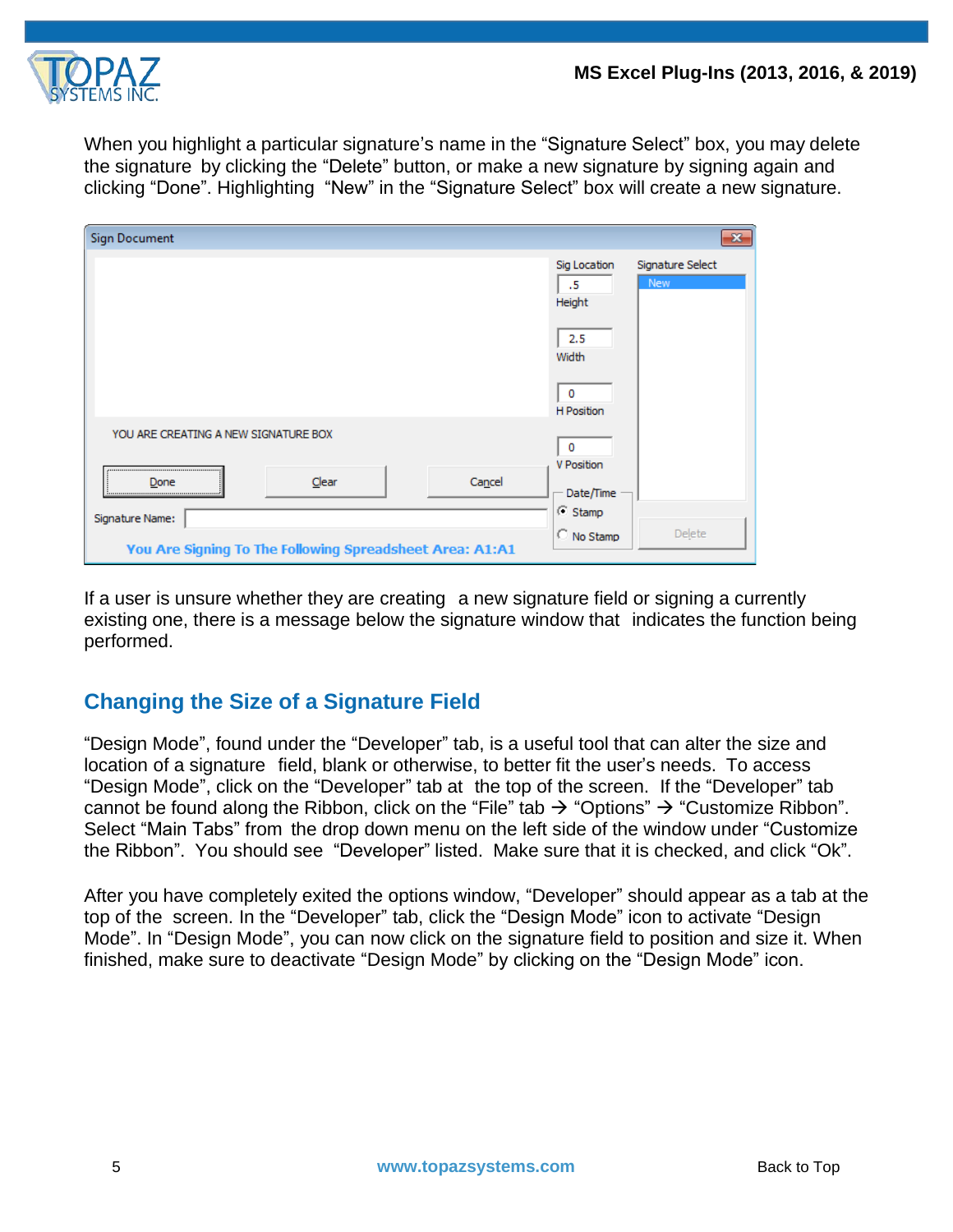

## **Pre-Placing Blank Signature Fields**

A user can also pre-place a blank signature field into an Excel spreadsheet by following these steps:

Click on a cell in the general location of the desired signature position. Then, click the "Sign Doc" button, to open the "Sign Document" window. If desired, the user can name the signature and enable/disable the time stamp at this time as well.

Click the "Done" button without signing and a blank signature field will be embedded in the spreadsheet.



To sign a blank signature field, click the "Sign Doc" icon. On the right hand side of the "Sign Document" window you will find the Signature Select box. Choose the blank signature field – SigPlus1, SigPlus2, or the user defined name – that you want to sign.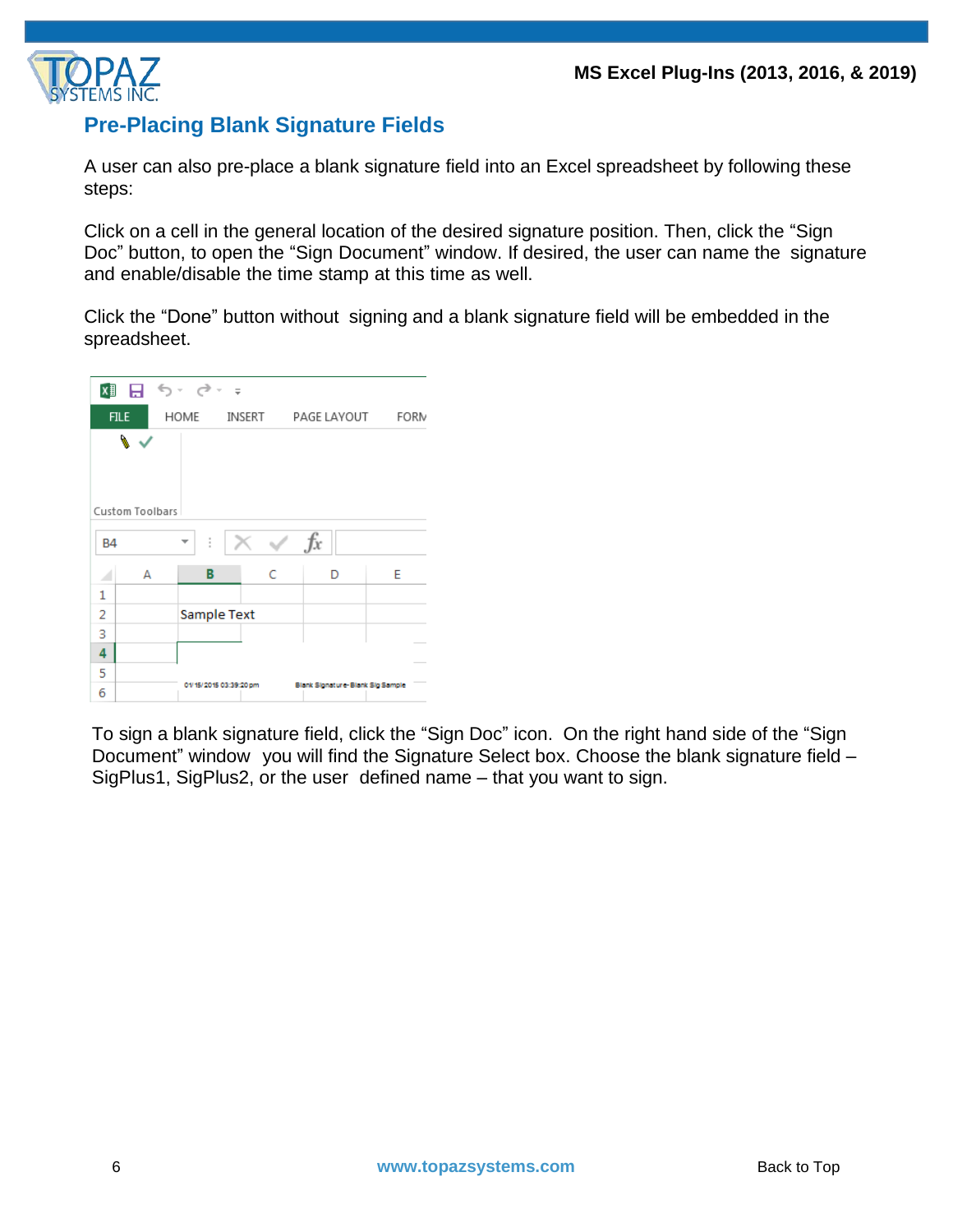

Once the proper blank signature has been chosen, sign and click "Done".

|                | $x \parallel$        | - ちゃ ぎゃ す              |                                                          |                                  |                 | Book1 - Excel                      |      |               |                          |                     | <b>DRAWING TOOLS</b>                  |                         |
|----------------|----------------------|------------------------|----------------------------------------------------------|----------------------------------|-----------------|------------------------------------|------|---------------|--------------------------|---------------------|---------------------------------------|-------------------------|
| <b>FILE</b>    |                      | HOME                   | <b>INSERT</b>                                            | PAGE LAYOUT                      | <b>FORMULAS</b> |                                    | DATA | <b>REVIEW</b> | VIEW                     | <b>ADD-INS</b>      | <b>FORMAT</b>                         |                         |
|                | N<br>Custom Toolbars | ÷                      |                                                          | $f_x$                            |                 | =EMBED("SIGPLUS.SigPlusCtrl.1","") |      |               |                          |                     |                                       |                         |
|                |                      |                        |                                                          |                                  |                 |                                    |      |               |                          |                     |                                       |                         |
| ⊿              | A                    | B                      | C                                                        | D                                | E               | F                                  | G    | н             | I                        | J                   | Κ                                     |                         |
| 1              |                      | <b>Sample Text</b>     |                                                          |                                  |                 |                                    |      |               |                          |                     |                                       |                         |
| 2<br>3         |                      |                        |                                                          |                                  |                 |                                    |      |               |                          |                     |                                       |                         |
| 4              |                      |                        |                                                          |                                  |                 |                                    |      |               |                          |                     |                                       |                         |
| 5              |                      |                        |                                                          |                                  |                 |                                    |      |               |                          |                     |                                       |                         |
| 6              |                      | 01/15/2015 03:39:20 pm |                                                          | Blank Signature-Blank Sig Sample |                 |                                    |      |               |                          |                     |                                       |                         |
| $\overline{7}$ |                      | <b>Sign Document</b>   |                                                          |                                  |                 |                                    |      |               |                          |                     |                                       | $\overline{\mathbf{x}}$ |
| 8              |                      |                        |                                                          |                                  |                 |                                    |      |               |                          | <b>Sig Location</b> | Signature Select                      |                         |
| 9<br>10        |                      |                        |                                                          |                                  |                 |                                    |      |               | .5                       |                     | <b>New</b><br><b>Blank Sig Sample</b> |                         |
| 11             |                      |                        |                                                          |                                  |                 |                                    |      |               | Height                   |                     |                                       |                         |
| 12             |                      |                        |                                                          |                                  |                 | Inith                              |      |               | 2.5                      |                     |                                       |                         |
| 13             |                      |                        |                                                          |                                  |                 |                                    |      |               | Width                    |                     |                                       |                         |
| 14             |                      |                        |                                                          |                                  |                 |                                    |      |               |                          |                     |                                       |                         |
| 15             |                      |                        |                                                          |                                  |                 |                                    |      |               | .67<br><b>H</b> Position |                     |                                       |                         |
| 16<br>17       |                      |                        | YOU ARE CHANGING AN EXISTING SIGNATURE BOX               |                                  |                 |                                    |      |               |                          |                     |                                       |                         |
| 18             |                      |                        |                                                          |                                  |                 |                                    |      |               | .63                      |                     |                                       |                         |
| 19             |                      |                        | Done                                                     |                                  | Clear           |                                    |      | Cancel        |                          | <b>V</b> Position   |                                       |                         |
| 20             |                      |                        |                                                          |                                  |                 |                                    |      |               |                          | Date/Time           |                                       |                         |
| 21             |                      | Signature Name:        |                                                          |                                  |                 |                                    |      |               | $\sqrt{\bullet}$ Stamp   |                     |                                       |                         |
| 22             |                      |                        | You Are Signing To The Following Spreadsheet Area: A1:C2 |                                  |                 |                                    |      |               |                          | C No Stamp          | <b>Delete</b>                         |                         |
| 23             |                      |                        |                                                          |                                  |                 |                                    |      |               |                          |                     |                                       |                         |

The signature will be placed in the corresponding blank signature field.

|                |    | X動 冒 う‐ ♂‐ 。    |                 |        |             |                         |
|----------------|----|-----------------|-----------------|--------|-------------|-------------------------|
| <b>FILE</b>    |    | HOME            |                 | INSERT | PAGE LAYOUT | FORML                   |
|                | しょ |                 |                 |        |             |                         |
|                |    |                 |                 |        |             |                         |
|                |    |                 |                 |        |             |                         |
|                |    | Custom Toolbars |                 |        |             |                         |
| <b>B4</b>      |    | ┳               | t               |        | $f_x$       |                         |
|                | А  |                 | В               | Ċ      | D           | E                       |
| $\mathbf{1}$   |    |                 |                 |        |             |                         |
| $\overline{2}$ |    |                 | Sample Text     |        |             |                         |
| 3              |    |                 |                 |        |             |                         |
| 4              |    |                 |                 |        | Snitte      |                         |
| 5              |    |                 | 01/15/2015 03:3 |        |             | <b>Blank Sig Sample</b> |
| 6              |    |                 |                 |        |             |                         |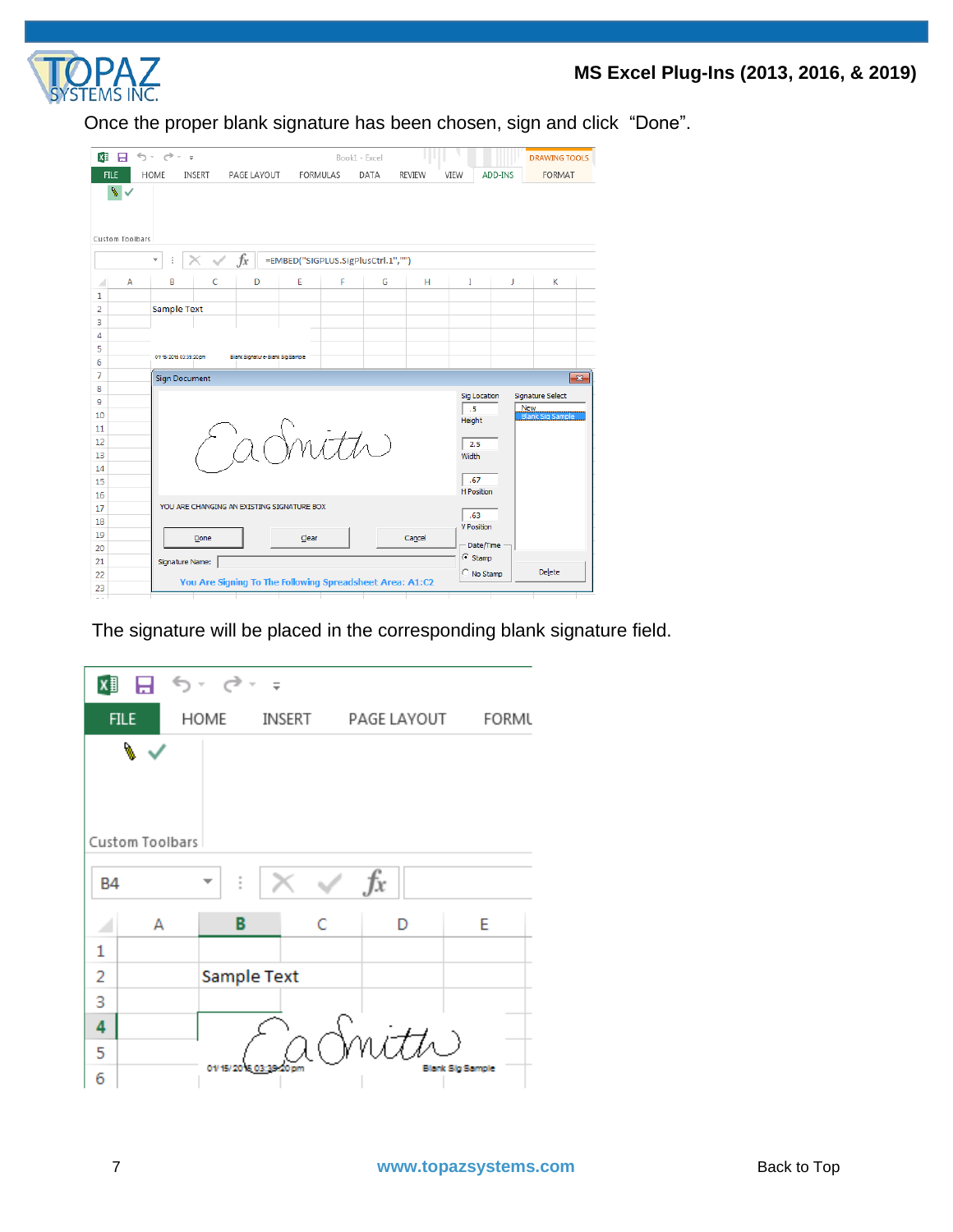

The benefits of pre-placed blank signature fields include:

- 1. Consistent placement and size of signatures.
- 2. Ease of use as signature placement is independent of cursor position.
- 3. Dramatic reduction in time needed for signing process

# <span id="page-7-0"></span>**Validating Signatures**

The "Validate Sig" button, located next to the "Sign Doc" button and denoted by a checkmark icon, will check the validity of each signature in the spreadsheet.



If changes have been made to the data in the cells of a spreadsheet after signing has taken place, or if data has been added to new cells, the signature(s) will be rendered invalid and appear to be blank.

| ×■ 日 ち・♂・÷<br>Book1 - Excel |                 |  |        |                       |                                  |                 |   |                                   |        |           |
|-----------------------------|-----------------|--|--------|-----------------------|----------------------------------|-----------------|---|-----------------------------------|--------|-----------|
|                             | <b>FILE</b>     |  | HOME   | <b>INSERT</b>         | PAGE LAYOUT                      | <b>FORMULAS</b> |   | DATA                              | REVIEW | VIEW<br>J |
| N                           |                 |  |        |                       |                                  |                 |   |                                   |        |           |
|                             |                 |  |        |                       |                                  |                 |   |                                   |        |           |
|                             |                 |  |        |                       |                                  |                 |   |                                   |        |           |
|                             | Custom Toolbars |  |        |                       |                                  |                 |   |                                   |        |           |
|                             |                 |  | ÷<br>÷ | $\times$ $\checkmark$ | fx                               | Sample          |   |                                   |        |           |
|                             |                 |  |        |                       |                                  |                 |   |                                   |        |           |
| ◢                           | $\overline{A}$  |  | в      | c                     | D                                | E               | F | G                                 | н      |           |
| 1                           |                 |  |        |                       |                                  |                 |   |                                   |        |           |
| $\overline{2}$              |                 |  | Sample |                       |                                  |                 |   | One Or More Signatures Not Valid! |        | $-x$      |
| 3                           |                 |  |        |                       |                                  |                 |   |                                   |        |           |
| 4                           |                 |  |        |                       |                                  |                 |   | <br>ОК                            |        |           |
| 5                           |                 |  |        |                       |                                  |                 |   |                                   |        |           |
| 6                           |                 |  |        |                       | Blank Signature-Blank Sig Sample |                 |   |                                   |        |           |

If a signature is invalid, it may be possible to restore the signature to a valid state by returning the spreadsheet to the state it was in when signed and click "Validate Sig" again.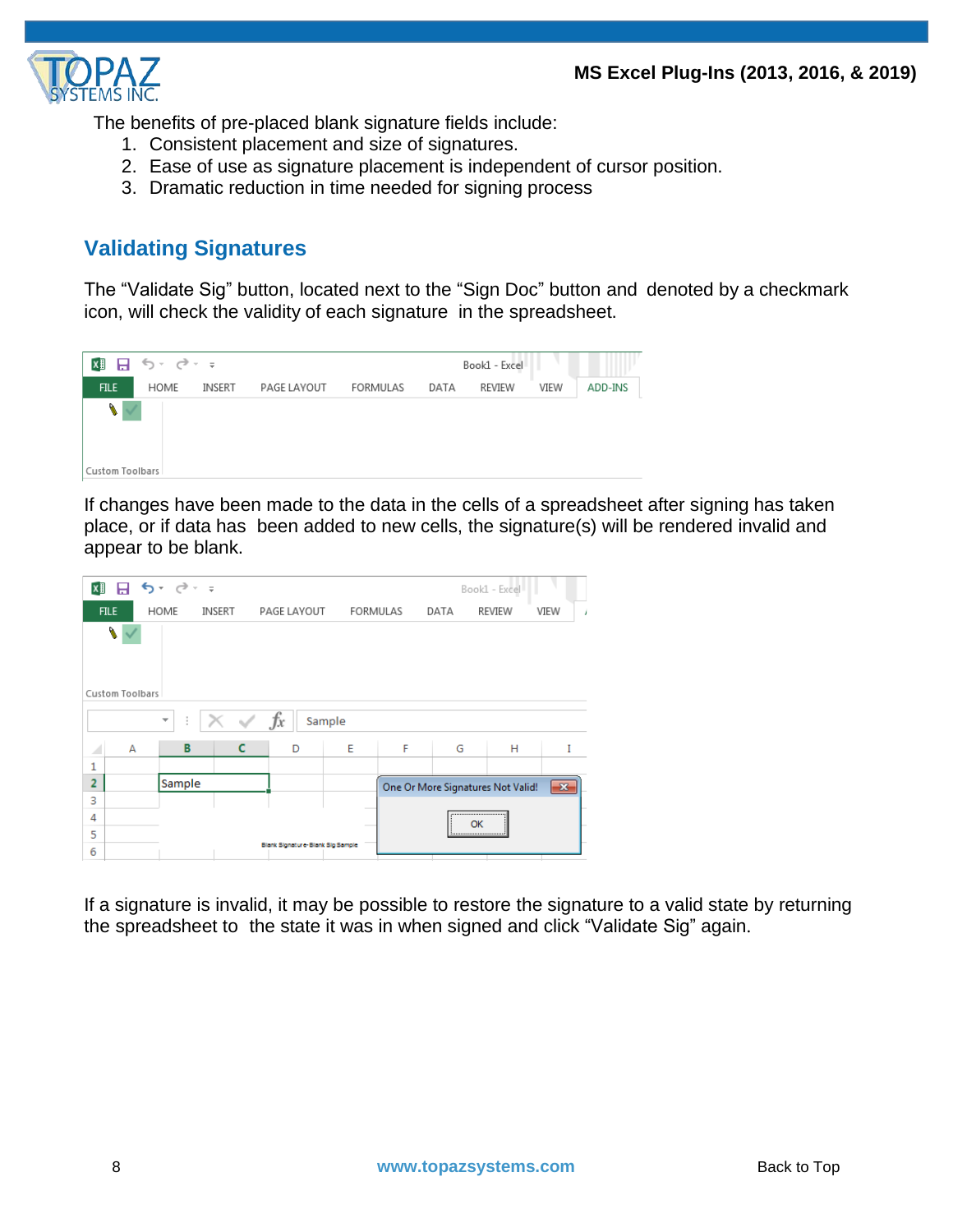

| x∄             |                      | 日うでき             |               |                                                |                         |              |      | Book1 - Excel |
|----------------|----------------------|------------------|---------------|------------------------------------------------|-------------------------|--------------|------|---------------|
|                | <b>FILE</b>          | <b>HOME</b>      | <b>INSERT</b> | PAGE LAYOUT                                    | <b>FORMULAS</b>         |              | DATA | <b>REVIEW</b> |
|                | P<br>Custom Toolbars | t<br>▼           |               | $f_x$                                          |                         |              |      |               |
| ◢              | A                    | B                | Ċ             | D                                              | E                       | F            | G    | н             |
| 1              |                      |                  |               |                                                |                         |              |      |               |
| $\overline{2}$ |                      | Sample Text      |               |                                                |                         |              |      |               |
| 3              |                      |                  |               |                                                |                         |              |      |               |
| 4              |                      |                  |               |                                                |                         |              |      |               |
| 5              |                      | 01/15/2015 03:39 |               |                                                |                         |              |      |               |
| 6              |                      |                  |               |                                                | <b>Blank Sig Sample</b> |              |      |               |
| 7              |                      |                  |               | 1 Signature Valid, Document Receipt = 872812e4 |                         | $\mathbf{x}$ |      |               |
| 8              |                      |                  |               |                                                |                         |              |      |               |
| 9              |                      |                  |               | OK                                             |                         |              |      |               |
| 10             |                      |                  |               |                                                |                         |              |      |               |
| 11             |                      |                  |               |                                                |                         |              |      |               |

Any change to the spreadsheet can render a signature invalid.

The "Validate Sig" button can be clicked at any time while the spreadsheet is open, and should be clicked any time the user wants to know the status of the signature(s).

Any of the following events will trigger signature validation:

- 1. Pressing the "Validate Sig" button
- 2. Closing a spreadsheet
- 3. Saving a spreadsheet
- 4. Opening a spreadsheet
- 5. Printing a spreadsheet

## <span id="page-8-0"></span>**Location of the TOPAZ.XLAM File**

Topaz.xlam is an add-in that can embed eSignatures into Excel spreadsheets. The Topaz.xlam file for MS Excel is automatically installed into the location specified by MS Office within the Windows registry. Most often this is in one of two locations:

<WIN/Application Data/Microsoft/Addins> directory <Program Files/Microsoft Office/Office/Library> folder

Office 365 64 bit <C:\Program Files\Microsoft Office\root\Office16\ Library> 32 Bit <C:\Program Files (x86)\Microsoft Office\root\Office16\ Library>